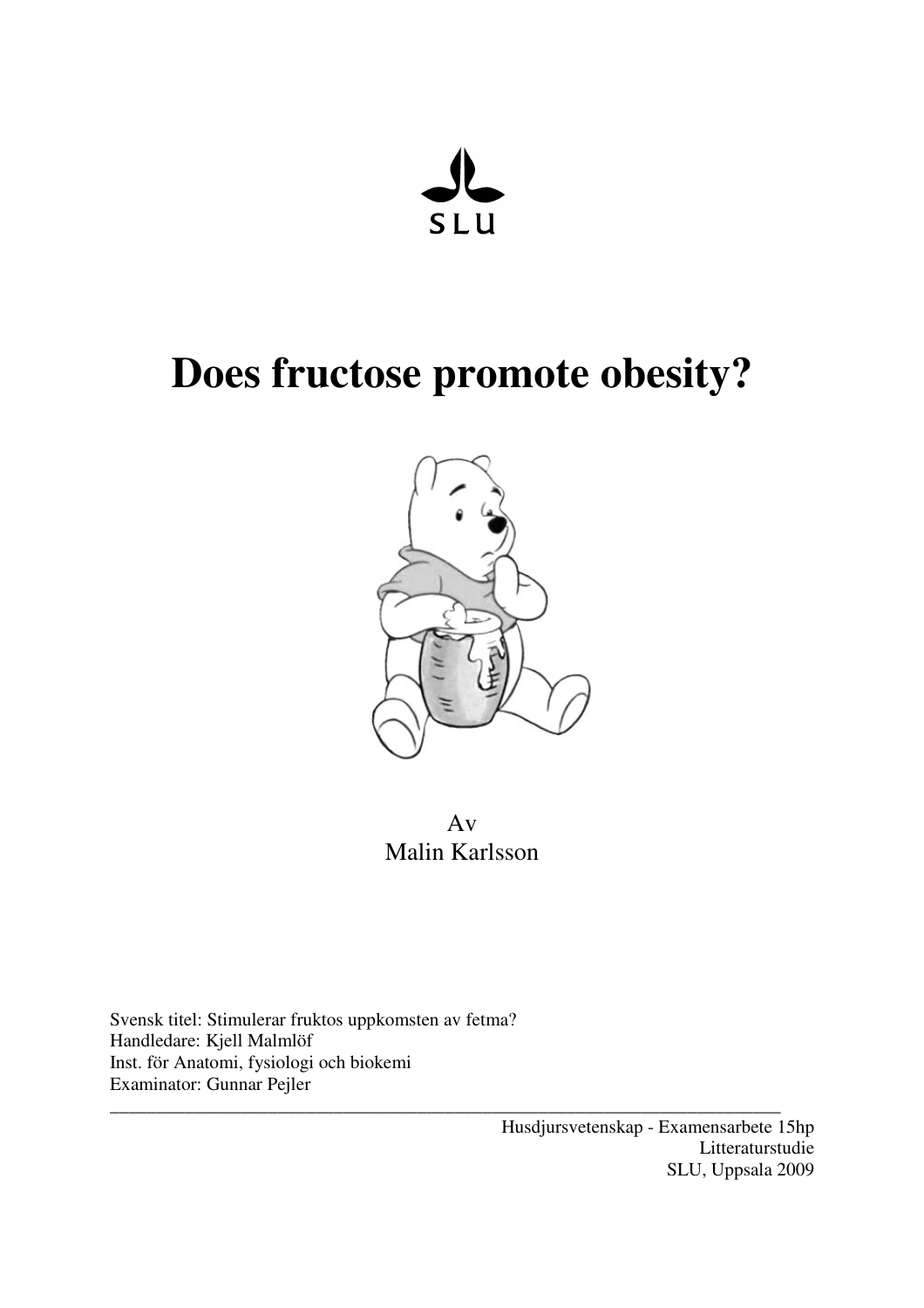# **Abstract**

Today the largest source of fructose can be found in soft drinks, desserts and candies where it serves as a sweetener together with glucose. Fructose is not metabolized the same way as glucose and does not stimulate production of several key-hormones such as insulin, leptin and ghrelin, regulating energy balance. Because of these differences it might be asked whether there is a connection between the increased consumption of high fructose corn syrup (HFCS), a common used sweetener, and the epidemic-like increase in obesity throughout the world. Several studies indicate that fructose gives rise to more deleterious metabolic effects than glucose, consequently leading to obesity. At the same time no differences between HFCS and sucrose has been shown indicating that HFCS are not likely contributing to the development of obesity as believed. The biggest use of fructose is in the form of HFCS, suggesting no reason to worry. Instead we should focus on our total consumption of sugar, try to stay away from soft-drinks and candy, and continue to eat adequate amounts of fruit. However, further investigations needs to be done to fully understand and determine the metabolic effects of prolonged consumption of fructose.

## **Sammanfattning**

Idag kan man hitta den största mängden fruktos i läsk, olika efterrätter och godis där den används tillsammans med glukos som sötningsmedel. Fruktos metaboliseras inte på samma sätt som glukos och stimulerar heller inte produktionen av insulin, leptin och ghrelin, vilka alla är viktiga hormoner som reglerar energibalansen. På grund av dessa skillnader diskuteras en koppling mellan den ökande konsumtionen av fruktossirap (HFCS), ett vanligt sötninsmedel, och den epidemiartade ökningen av fetma runt om i världen. Flera studier visar att fruktos ger uppkomst till fler skadliga metaboliska effekter än glukos, vilket i sin tur har lett till fetma. Samtidigt har ingen skillnad påvisats mellan HFCS och sukros vilket indikerar att HFCS inte har bidragit till ökningen av fetma som man tidigare trott. Eftersom den högsta mängden fruktos som används idag är den som förekommer i HFCS, behöver vi antagligen inte oroa oss. Istället borde vi; tänka på vårt totala intag av socker, försöka hålla oss undan läsk och godis samt fortsätta äta lagom mängd frukt. Fler undersökningar av de metaboliska effekterna som långvarigt intag av fruktos kan ge uppkomst till behöver dock göras för att få bättre förståelse och säkrare resultat.

## **Introduction**

Fructose is a monosaccharide found in many foods such as honey, tree fruits, berries and melons. It can also be found together with sucrose and glucose in some root vegetables like beets, sweet potatoes, parsnips and onions. Today the largest source of fructose in the diet is though in the form of added fructose as a sweetener in desserts, candies and soft drinks (Lindqvist et al., 2008). Sucrose, which is a disaccharide consisting of 50 % fructose and 50 % glucose, also contributes to a portion of fructose when digested.

Fructose is a hexose with the same empirical formula as glucose but with a different structure. It can be found as a strait chain but most commonly it forms a furanose ring which has sweeter taste than both glucose and sucrose (McDonald et al., 2002).. Fructose does not have much impact on the level of blood sugar relative to glucose, due to its unique metabolic pathway and are often recommended for, and consumed by, people with diabetes (Gaby, 2005). However, eventually oxidation of fructose generates energy and it might be asked whether there might be a connection between the increased consumption of products that carry a high content of fructose and the epidemic-like increase in obesity throughout the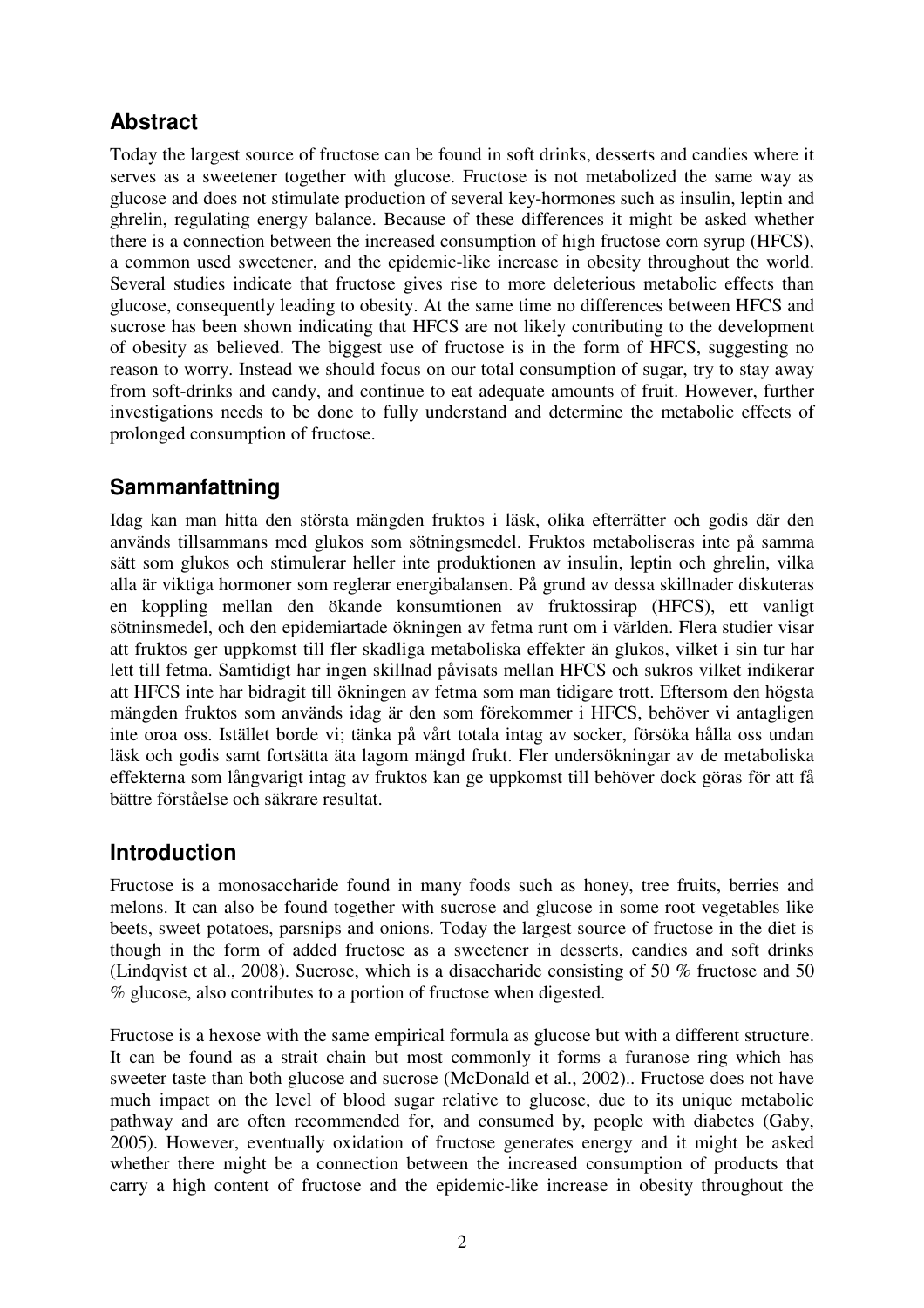world. Another concern would be that consumption of fructose does not induce the same endocrine response as does glucose.

The use of high fructose corn syrup (HFCS) has increased considerably in the United States during the past several decades and is now used extensively as a sweetener in carbonated beverages and other sweetened drinks, baked goods, canned fruits, candies, jams, jellies and dairy products. It is inexpensive to produce and mixes well in many foods and are therefore often preferred to sucrose by the manufacturers of processed food (Gaby, 2005). From 1970 the per capita use of sucrose in the United States decreased moderately from 46,4 kg to 30,5 kg in 1997 whereas the use of HFCS during the same period increased from 0,23 kg to 28,4 kg (Putnam and Allshouse, 1999).

HFCS is made by enzymatic isomerization of some of the glucose in corn syrup to fructose. In many sweetened beverages HFCS-55, consisting of 55 % fructose and 42 % glucose, is used. Other products such as confections are usually sweetened with HFCS-42 (42 % fructose and 53 % glucose) (Melanson et al., 2008).

During 1960-2006 Swedish consumers have increased their energy intake by 7, 5 % measured in kilojoules (KJ) per capita. There is an increased amount from protein, a decreased amount from fat while carbohydrates still contribute to the same amount as in 1960. The National food administration recommends that carbohydrates should constitute 50-55 % of energy intake, whereas its actual contribution in 2006 was 48 %.

The direct consumption of sucrose has decreased from 30 to 7 kg/ person and year during 1960-2006, whereas the total consumption of sucrose and syrup has been relatively constant between 40-45 kg/ person and year. This is due to less baking, jam- and must- making at home, and instead we are buying these as pre made products in the grocery store. At the same time the consumption of products with high proportion of sugar such as cacao, chocolate and confectionery has increased. Also the consumption of soft drinks has increased dramatically from approximately 22 litre/ person to 90 litre/ person and year. Although the specific figures for fructose consumption are difficult to extract.

The National food administration recommends intake of sugar produced in pure form not to exceed 10 % of daily energy intake. This corresponds to approximately 20 kg/year for an adult woman and 25 kg/year for a man, including added sugar from all kinds of food.

Even if the estimated consumption from Swedish Board of Agriculture might be a bit high due to decrement in the grocery chain resulting in approximately 25-30 kg/person and year, this still exceeds the recommendations with 5 kg (Jordbruksverket, 2009).

Sugar in forage is mainly occurring as molasses and other products derived from food production. Grass and hay are other sources of sugar which can contain over 10 %. The sugar content of molasses is approximately 43 % (Nordic Sugar, 2009) and in 2001 the amount of molasses in feed mixtures constitute; 0,1 % to pigs; 2,9 % to cattle and 4.5 % to horses (Jordbruksverket, 2001). The sugar in forage eaten by ruminants is consumed by the micro organisms in the rumen which are using it as energy supply (Lärn-Nilsson et al., 2005). Thus, concerning the fructose consumption, monogastric animals are the ones we should focus on.

According to Hellberg (2009, personal communication) at Lantmännen, the sugar content in their forage is mainly molasses used as a pellet binder. They are also using a fructose-solution in forage for horses. This constitutes 2-3 % of the feed and is also working as a pellet binder.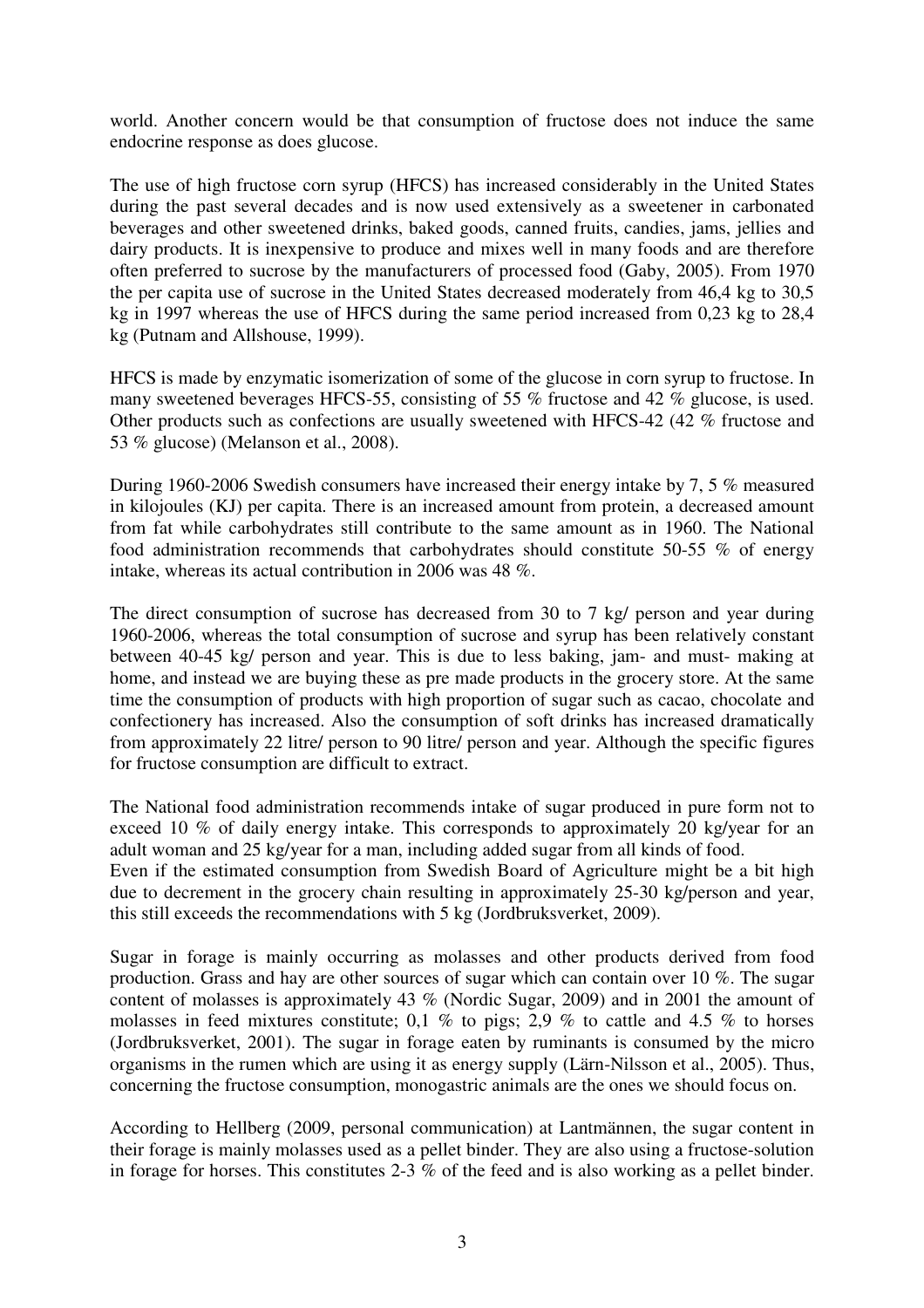Feed mixtures for dogs and cats from Royal canin, does not contain any adding's of sugar (Edoff, 2009. personal communication) whereas some dog feed from Dechra contains 2,5-3,5 % of added sugar (Madsen, 2009. personal communication).

The aim of this review is to investigate the literature on how fructose is metabolized, and in addition review studies comparing metabolic consequences between fructose and glucose and to find out if there are any differences between HFCS and sucrose. Finally, the aim was to explore whether the increased consumption of dietary fructose might be one of the factors contributing to the development of obesity. If this is an issue among humans, could it be a concern also among our domestic animals and should we still eat fruit?

## **Fructose metabolism**

Fructose is absorbed in the small intestine and transported by the epithelial cells into the hepatic portal vein (Sjaastad et al., 2003). In contrast to fructose formed during glucose metabolism, fructose from extern sources is phosphorylated on carbon 1 to form fructose-1 phosfate, a reaction catalysed by the enzyme fructokinase. Fructose-1-phosfate is then split into glyceraldehyde and dihydroxyacetone phosphate and both of these products can be converted to glyceraldehyde-3-phosphate. Now, the carbon from fructose can readily converge with the glycolytic pathway (as either dihydroxyacetone phosphate or glyceraldehyde-3-phosphate). The most important thing here is the ability of fructose to bypass the main regulatory step where glucose carbon enters glycolysis. It is the step where glucose-6-phosphate is converted to fructose 1,6-bisphosphate controlled by phosphofructokinase. Thus, while glucose metabolism is limited by feedback inhibition of phosphofructokinase by citrate and ATP, fructose may generate relatively unregulated amounts of glycolytic intermediate metabolites. This may result in great supply of the lipogenic substrates glycerol-3-phosphate and acetyl-CoA (Figure 1), thus fructose is a more lipogenic sugar than glucose (Elliot et al., 2002).



Figure 1. The utilization of fructose and glucose in the liver. Fructose carbon enters the glycolytic pathway without passing the main rate-controlling step of glucose controlled by phosphofructokinase (Modified from Elliot et al., 2002).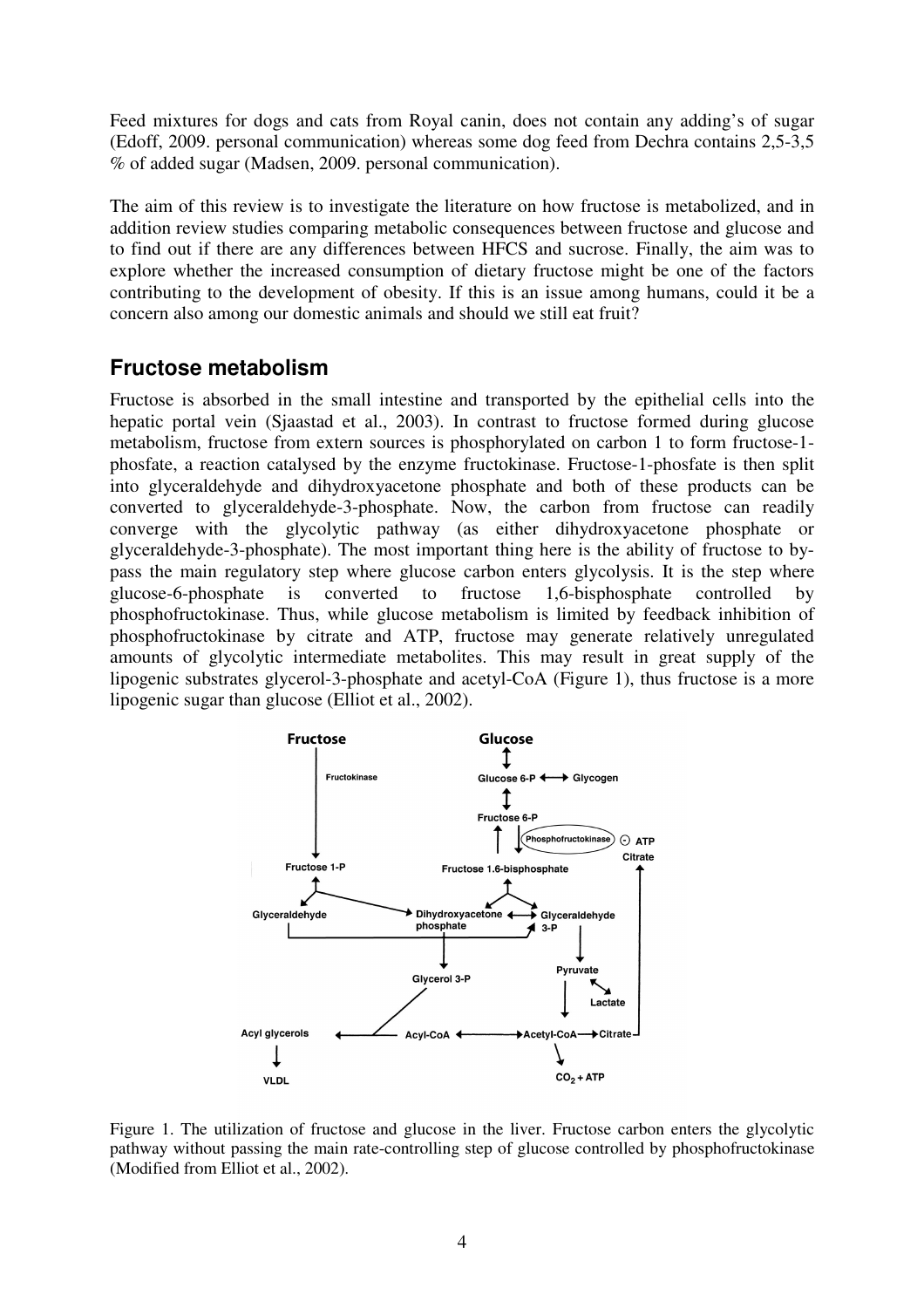## **Results from studies in humans and animals**

#### **Fructose versus glucose**

In contrast to glucose, fructose does not stimulate the secretion of insulin from pancreatic beta cells when digested and consequently the insulin-regulated hormone leptin will also have a reduced concentration. Areas in the central nervous system (CNS) involved in the control of food intake and energy homeostasis have insulin receptors which inhibits food intake when insulin is administrated. Leptin, synthesized in adipose tissue, has the same inhibiting effect as insulin and it also increases the thermogenesis. Insulin and leptin are inversely related to the orexigenic (causing hunger) hormone ghrelin, secreted from the endocrine cells of the stomach, possibly regulating food intake (as reviewed by Elliot et al., 2002). Thus, decreases of circulating insulin and leptin along with increased ghrelin concentrations may lead to increased caloric intake, due to their function as key signals to the central nervous system regulating long-term energy balance. In accordance herewith the consumption of foods and beverages containing fructose could contribute to weight gain and obesity (as reviewed by Teff et al. 2004).

In a short term study made by Teff et al. (2004) the plasma concentrations of glucose, insulin and leptin were measured to compare the differences after ingestion of fructose- and glucosesweetened beverages with meals. Twelve normal-weight young women consumed sweetened beverages at 30% of energy requirements with 3 meals and plasma concentrations were compared over 2 separate 24-h periods. Compared with consumption of glucose-sweetened beverages, the consumption of fructose sweetened beverages resulted in lower 24-h circulating concentrations of glucose, insulin and leptin and resulted in less postprandial suppression of ghrelin.

In a long-term study in overweight and obese women, fructose-and glucose sweetened beverages constituting 25 % of energy requirements were compared during 10-weeks. Same result as from the short-term study showed significant reductions of postprandial glucose and insulin responses (Swarbrick et al., 2008).

To determine if a longer consumption of a diet high in fructose would lead to greater weight gain via increased caloric intake, decreased energy expenditure, or both when compared to a diet high in energy from glucose, Stanhope et al. (2008) made a study on rhesus monkeys. The study lasted for 12 months and the monkeys were fed an *ad libitum* standard chow diet supplemented with either glucose- or fructose-sweetened beverages contributing to about 40 % of total energy. After 3 and 6 months the monkeys fed fructose beverages had gained significant amounts of weight compared with their baseline weights and their energy expenditure was significantly decreased. Monkeys consuming glucose had none of these significant changes. Though, by the end of the study at 12 months, neither the weight gain nor the energy expenditure changes were significant different between the 2 groups (Figure 2).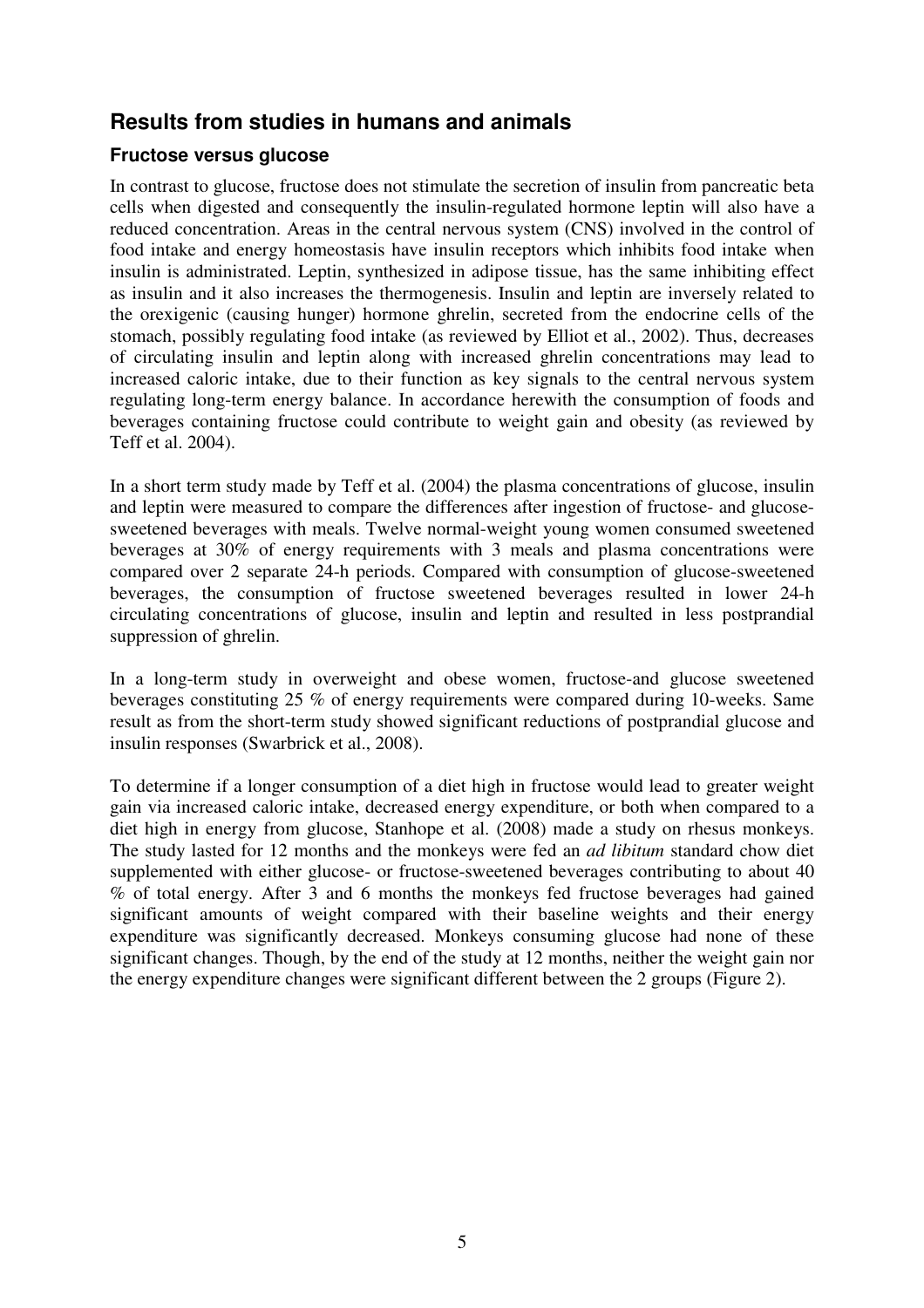

Figure 2. Results from the study in rhesus monkeys during 12 moths showing (A) change in body weight from baseline and (B) percentage change in energy expenditure from baseline (Stanhope et al., 2008).

In another study, mice were given fructose-sweetened beverages (15 % solution in water), sucrose (5 % fructose and 5 % glucose, popular soft drink) or artificial sweetener (0 % calories, popular diet soft drink) with the purpose to study differences of the solutions effecting body weight gain during 70 days. Average body weight of all 3 groups tended to increase, but this effect only reached statistical significant in the fructose group (Figure 3). The results indicate that body weight gain seems to depend on the fructose concentration (Jürgens et al., 2005).



Figure 3. Cumulative change in body weight of the different groups of mice with a control group consuming water during 70 days (Jürgens et al. 2005).

A recent study made on obese humans consuming fructose- and glucose sweetened beverages during 10 weeks, showed significantly increased visceral adiposity of those consuming fructose (Stanhope et al., 2009).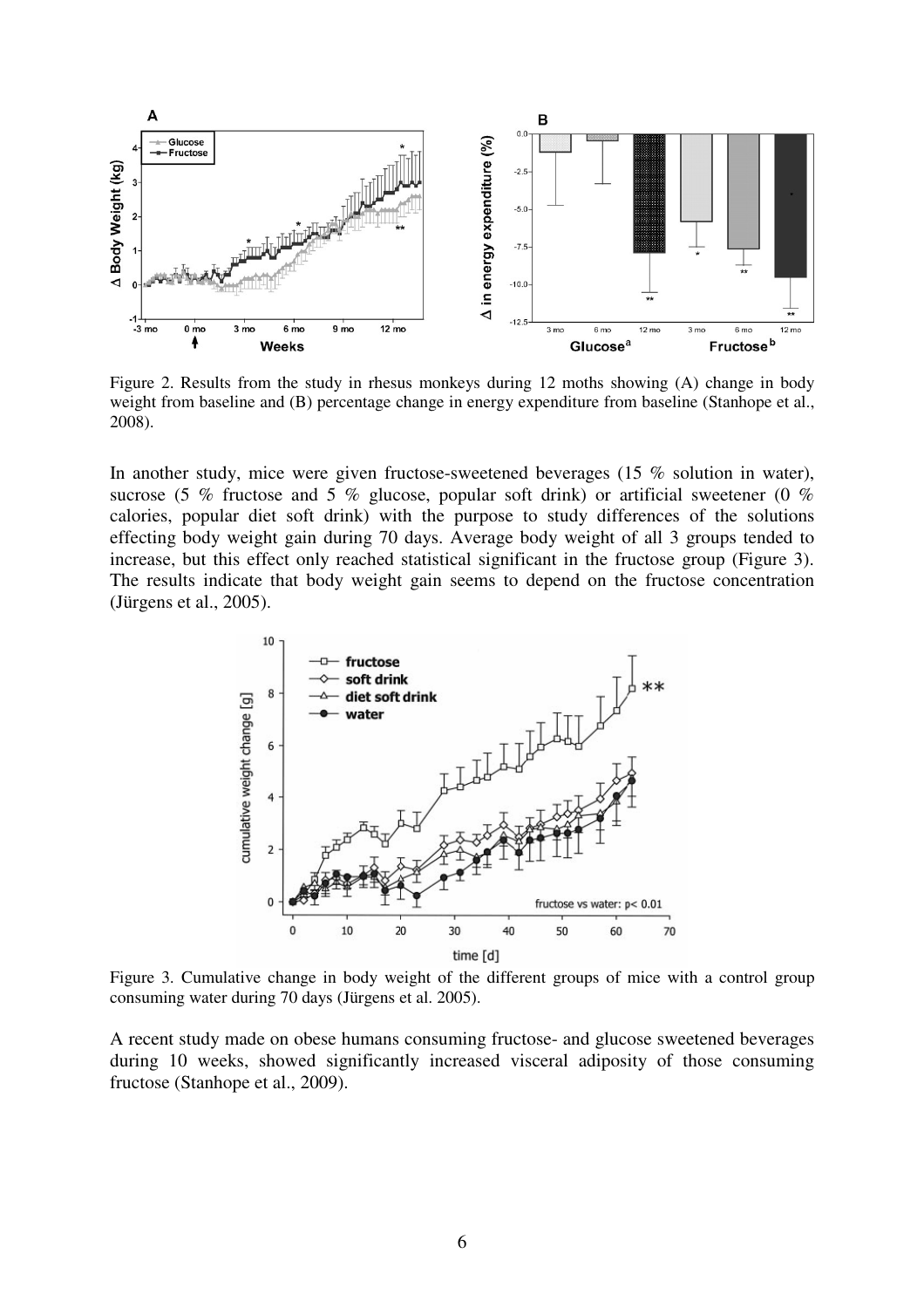Other important differences between fructose and glucose consumption deal with the lipid metabolism and were showed in the short-term study in normal weight women by Teff et al. (2004). Compared with glucose sweetened beverages, the concentrations of 24-h circulating plasma triacylglycerol were increased after consumption of fructose-sweetened beverages. Accordingly, in the long term study made by Swarbrick et al. (2008), the triacylglycerol exposure were increased by 140 % in overweight women consuming fructose-sweetened beverages whereas no increases of postprandial triacylglycerol profiles were observed in subjects consuming glucose-sweetened beverages. The significant increase of triacylglycerol levels when consuming fructose were also shown by Stanhope et al. in 2009. This raise of plasma- triacylglycerol levels after consumption of fructose could give rise to atherogenesis and cardiovascular disease (Teff et al., 2004).

#### **HFCS versus Sucrose**

Many studies comparing the metabolic effects of beverages sweetened with fructose and glucose have been made, but fructose and glucose are not commonly used as sweeteners in their pure form. Therefore studies of HFCS and sucrose were made by e. g. Stanhope et al. in 2008 with the hypothesis that the sweeteners endocrine and metabolic effects would be quite equally due to their rather similar composition of fructose and glucose. They were also thought to produce responses intermediate between those of pure fructose and glucose. This was tested in a short-term study made on male subjects consuming beverages sweetened with HFCS, sucrose, fructose, and glucose constituting 25 % of the energy. As hypothesized, the consumption of both HFCS and sucrose produced postprandial glucose, insulin, and leptin profiles that were intermediate to those induced by pure fructose and pure glucose. Thus, the response of the two sweeteners was not significantly different. Melanson et al. found in 2007 similar results when investigating normal-weight women consuming 30% of energy from HFCS and sucrose during a 24-h period. Also White found these sweeteners similar in his review from 2008. In contrast, the responses to consumption of sucrose and HFCS were comparable to those of pure fructose in regard to the postprandial triacylglycerol concentrations, but further long-term studies needs to be done investigating this unexpected result (Stanhope et al., 2008).

### **Discussion**

The differences between the metabolism of glucose and fructose have been shown to effect the concentrations of several important hormones in the body. The concentrations of glucose and insulin have been decreased in both short- (Teff et al. 2004) and long-term studies (Swarbrick et al. 2008) after consumption of fructose compared to glucose were they constitute 25-30 % of energy requirements. Short-term studies have also resulted in lower concentrations of leptin and simultaneously increased concentrations of ghrelin when consuming fructose compared to glucose. As both leptin and insulin inhibits food intake and ghrelin makes us feel hunger, the feed consumption could possibly be increased when consuming fructose in comparison to glucose. All of these substances play an important role in the long-term energy balance and since consuming fructose-sweetened beverages seems to have a negative effect on all of them it is likely that the balance could be disturbed. Consequently it could lead to obesity, which was shown by Stanhope et al. in 2009 where people who consumed fructose-sweetened beverages got significant increased visceral adiposity compared to those consuming glucose. Similar result was shown by Jürgens et al. in 2005 in their study on mice given different kinds of sweetened beverages. The mice who got fructose-sweetened beverages where the only ones that got significantly increased body weight which was also shown after 3 and 6 months in the study on rhesus monkeys by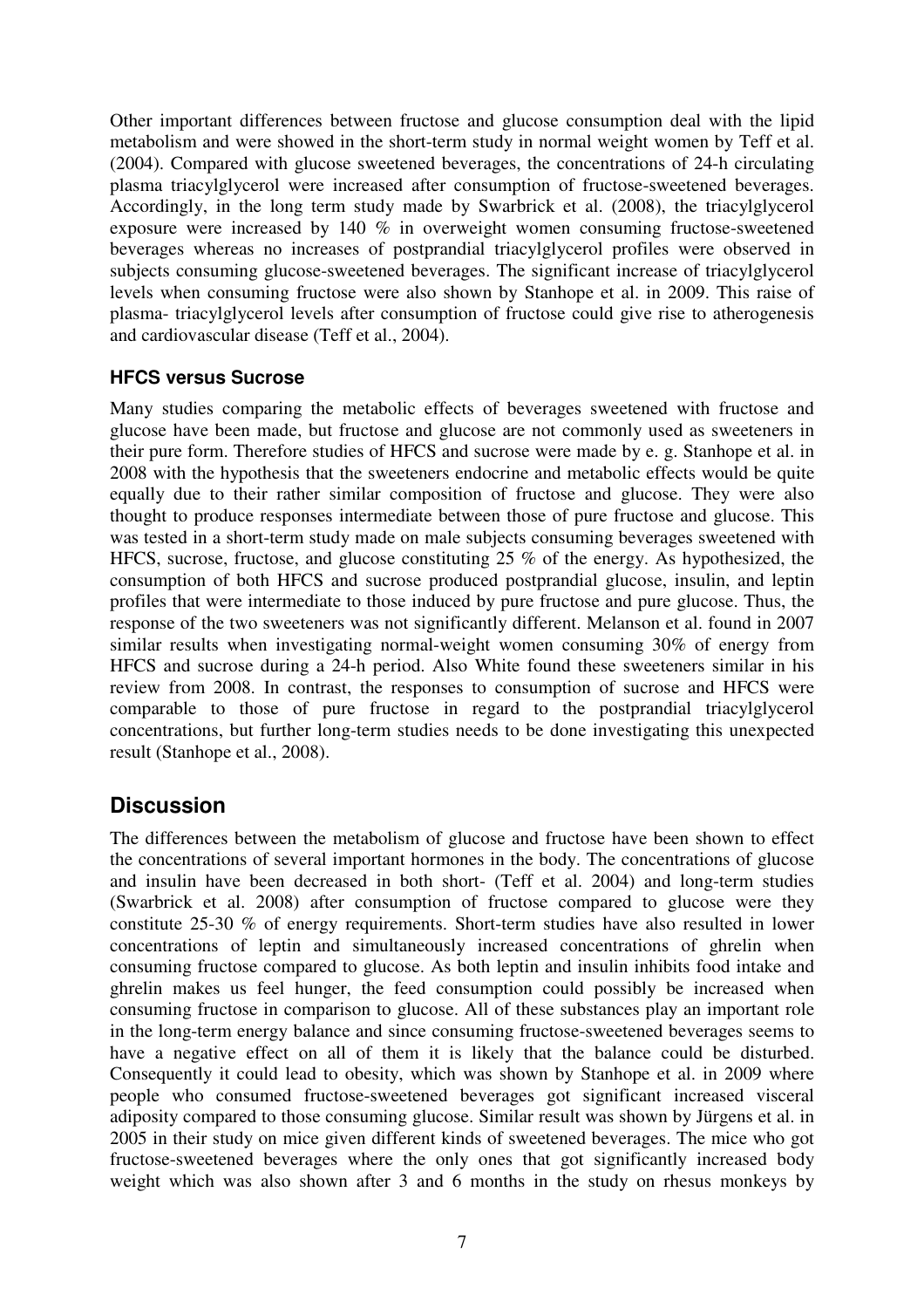Stanhope et al in 2008. However after 12 months, significant changes among the monkeys could no longer be seen between the fructose and glucose group. These results indicate that fructose consumption could have negative effects on the energy balance and possibly give rise to obesity.

Should we then stop eating fruit? This is a current topic where people have very different opinions. Some say you will get fat from eating it and others that it is healthy. Everything is relative, if you eat an apple instead of a cookie, you will get sugar but also fibres, antioxidants and vitamins. But if you consume large amounts of fruit every day, this would probably not be very good concerning weight gain or dental health. However, because of its contribution of fibre, micronutrients and antioxidants, fruit and vegetables should still continue to be encouraged. It is unlikely that the intake of naturally occurring fructose, approximately 15 g/d, should contribute significantly to the unfavourable metabolic consequences associated with the consumption of large amounts of fructose, according to Elliot et al. (2002).

In a debate article in the newspaper Dagens Nyheter, published 3 of May 2009, Enkvist claims that eating fruit will make you fat. The author bases his facts on the recent published article from Stanhope et al in 2009, comparing effects from consumption of fructose- and glucose sweetened beverages during 10 weeks. The study showed significant increased abdominal fat in the group consuming fructose. Thus, the National food administration answers the article from Enkvist and says that same parallel from fructose-sweetened beverages can not be made on fruit. The persons in the study would have to eat 25 apples a day to get the same amount of fructose as was consumed in the study. They say that fruit is healthy and still recommends an intake of 500 gram fruit and vegetables per day (Livsmedelsverket, 2009).

Except from the differences between fructose and glucose regarding energy balance and obesity, the triacylglycerol levels have also varied. Both short- (Teff et al., 2004) and longterm studies (Swarbrick et al., 2008; Stanhope et al., 2009) show significant increases of triacylglycerol levels after consumption of fructose compared to glucose. Also consuming sucrose and HFCS seems to affect the triacylglycerol levels the same way as pure fructose (Stanhope et al., 2008). This result is a bit peculiar because they have very different composition and still gives the same response. The question is then; does this mean that HFCS and sucrose are as bad as fructose? Further long-term studies have to be performed to clarify this issue, but if this is the case then the amount of fructose in these sweeteners might be enough to cause atherogenesis and cardiovascular diseases.

Except for the triacylglycerol levels, the studies that have been made comparing HFCS and sucrose shows that they both contribute to metabolic changes intermediate to those of pure fructose and glucose (Stanhope et al., 2008). These results were as expected because both of them have a composition of approximately 50 % of each sugar. Neither the study by Stanhope at al. in 2008, nor the one by Melanson et al. in 2007 show significant differences between HFCS or sucrose. According to White (2008), "It is time to retire the hypothesisthat HFCS is uniquely responsible for obesity". In this review he states several reasons which supports this e. g. HFCS has the same sugar composition as sucrose and although pure fructose can cause unfavourable metabolic effects consumed in high concentration, it cannot be applied to HFCS containing both fructose and glucose. Since 1970 caloric intake has increased due to increased consumption of all caloric nutrients, particularly fats, flour and cereals and not because of added sugars such as HFCS. Further conclusions were that there is no longer an association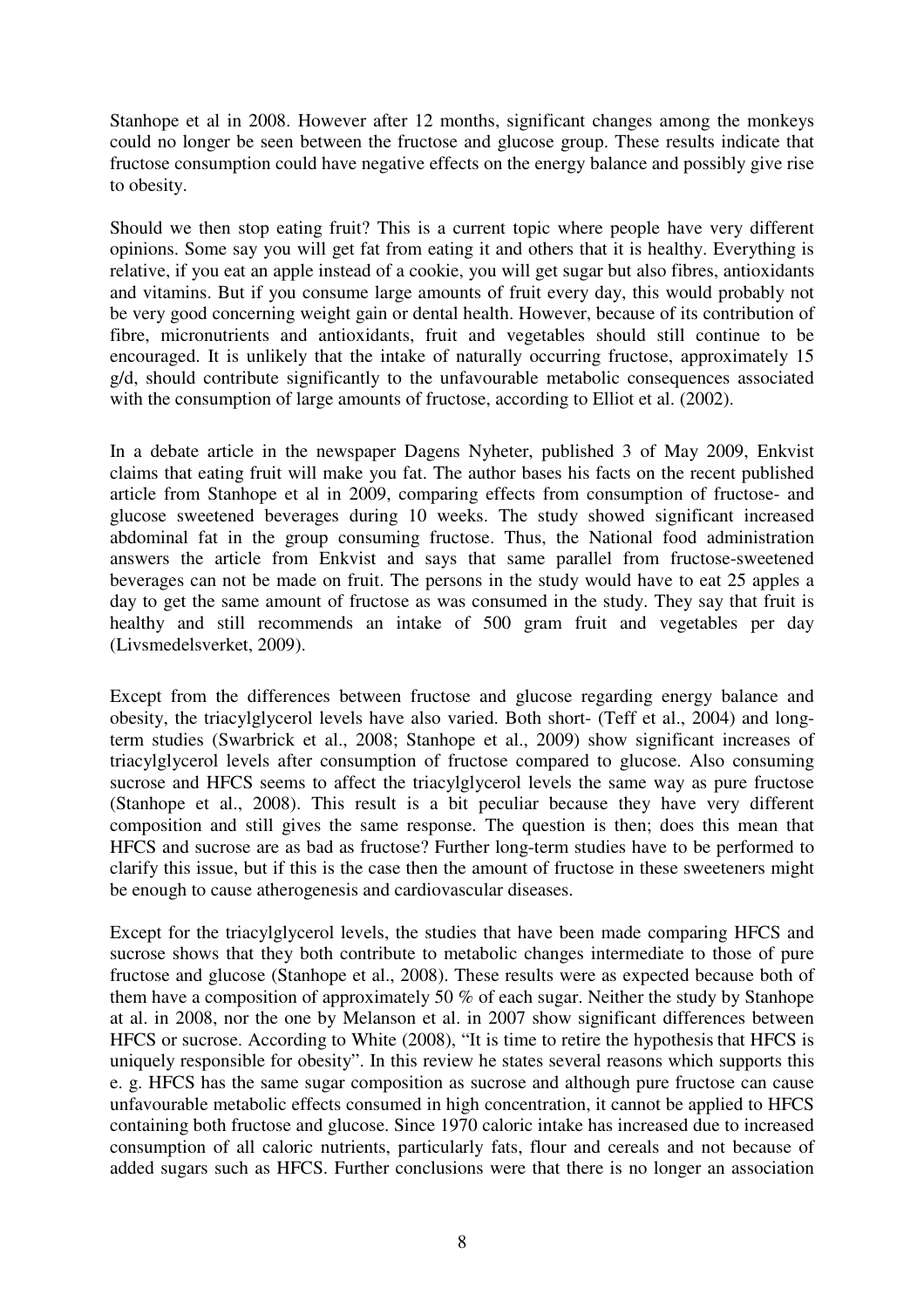between the obesity in the United States and the consumption of HFCS as the obesity rates are continuing to rise, in contrast to the per capita consumption of HFCS that has decreased in recent years. Also, since HFCS is a minor sweetener in the global perspective with occurrence <10%, no association between HFCS consumption and worldwide obesity can be made.

These arguments along with the studies showing no difference between HFCS and sucrose may suggest that the increased use of HFCS as a sweetener, instead of sucrose, should not be of any concern regarding the rise of obesity.

The intake of carbohydrates in Sweden seems to be lower than recommended and total consumption of sugar does not seem to be increasing. But could it be the fact that the increased consumption of sugar in liquid form contributes to an increased consumption of calories from other sources e.g. protein and fat? Maybe the body does not recognise calories in e.g. soft drinks and other beverages the same way as when it comes from food. Then the intake of sugar could indirectly contribute to weight gain and obesity. Also the extreme increased consumption of soft drinks could probably continue to rise and eventually maybe increase the total consumption of sugar as well. Along with the fact that intake of sugar produced in pure form exceeds recommendations, there are several facts suggesting you should be careful with food and beverages sweetened with great quantities of sugar. Concerning our domestic animals, they do not seem to consume such large amounts of sugar that it would be of any concern.

Fructose seem to have more deleterious effects on weigt gain and obesity than glucose but today the biggest amount of fructose used in food and beverages are in the form of HFCS. Since HFSC does not seem to give rise to any different effects according weight gain and obesity compared to sucrose, we should probably not be worried. However, if the composition of sweeteners should change or maybe if fructose would be used in pure form, we would probably be able to see more of its negative consequences. Today, concerning weight gain and obesity, results presented in this review are consistent with the over-all conclusion that we should focus more about our total intake of sugar instead of fructose alone.

## **Conclusions**

Fructose and glucose are metabolized differently; fructose can bypass the main ratecontrolling step that glucose must undergo and does not induce the same endocrine response as does glucose. Several studies suggest that this may contribute to weight gain, obesity and cardiovascular diseases. Since our domestic animals seem to consume very small amounts of sugar, this should not be of any concern for them. No significant difference has been shown between HFCS and sucrose which indicates that consumption of HFCS does not constitute a specific risk factor for development of obesity that can be separated from the total intake of sugars. It remains, however, clear that fructose produces more deleterious effects than glucose, if consumed in high doses. This means that we can continue to eat fruit, in reasonable amounts and instead focus on the total intake of sugar and avoid over consumption of large amounts of e.g. soft drinks and candy. These conclusions are based on studies made so far, but some of them are equivocal and additional long-term studies need to be done to fully understand and determine the metabolic effects of prolonged fructose consumption.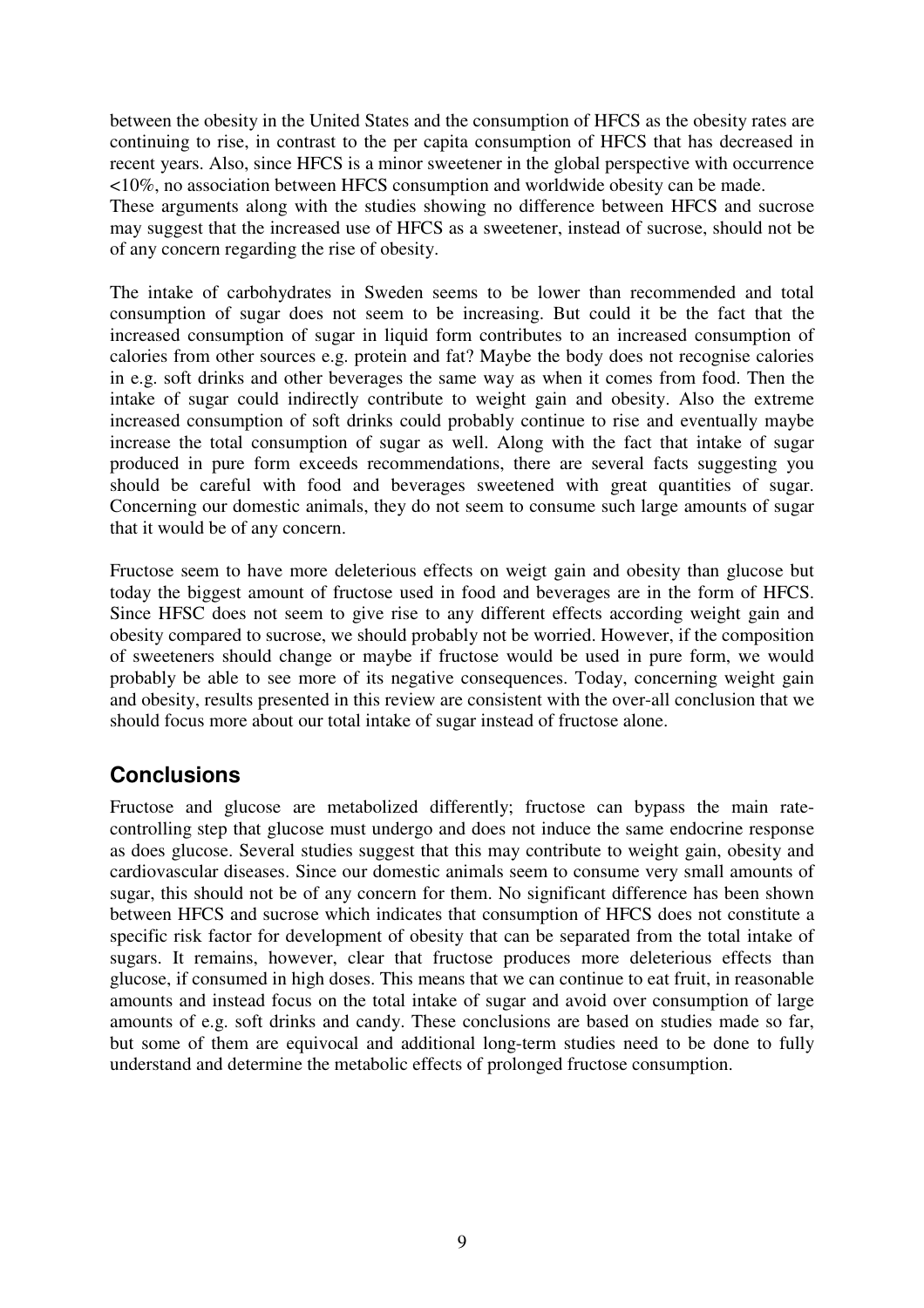#### **References**

Front page picture from: i122.photobucket.com/.../Zappanose/poohhoney.jpg, 090511.

- Edoff, B. April 2009. Personal message. Product accountable, Royal Canin.
- Enkvist, C. May 2009. "Livsmedelsverket mörkar att du blir fet av frukt". Dagens Nyheter, Debatt 090503, 6.
- Elliot, S.S., Keim, N.L., Stern, J.S., Teff, K., Havel, P.J. 2002. Fructose, weight gain, and the insulin resistance syndrome. The American Journal of Clinical Nutrition 76, 911-922.
- Gaby, A.R. 2005. Adverse effect of dietary fructose. Alternative Medicine Review, Vol 10, No 4, 294-306.
- Hellberg, S. April 2009. Personal communication. Product manager, Lantmännen Lantbruk.
- Jordbruksverket, December 2001. Råvaror ingående i foderblandningar 1 jan 31 dec 2001, ton. http://www.sjv.se/download/18.7502f61001ea08a0c7fff137117/R%C3%A5varuf%C3%B6rbr ukn\_\_jan-dec\_2001.pdf.
- Jordbruksverket, February 2009. Consumption of food 1960 2006. http://www.sjv.se/webdav/files/SJV/Amnesomraden/Statistik,%20fakta/Livsmedel/2009:2/20 092\_amk\_ihopb\_ikortadrag.htm
- Jürgens, H., Haass, W., Castaneda, T.R., Schurmann, A., Koebnick, C., Dombrowski, F., Otto, B., Nawrocki, A.R., Scherer, P.E., Spranger, J., Ristow, M., Joost, H.G., Havel, P.J., Tschop, M.H. 2005. Consuming fructose-sweetened beverages increases body adiposity in mice. Obesity Research 13, 1146–1156.
- Lindqvist, A., Baelemans, A., Erlanson-Albertsson, C. 2008. Effects of sucrose, glucose and fructose on peripheral and central appetite signals. Regulatory Peptides. Volume 150, Issues 1- 3, 26-32.
- Livsmedelsverket, May 2009. Behåll fruktkorgarna. http://www.slv.se/templates/SLV\_Page.aspx?id=23141&epslanguage=SV
- Livsmedelsverket, February 2007. Hur mycket socker äter vi? http://www.slv.se/templates/SLV\_Page.aspx?id=14408&epslanguage=SV#Figur%201
- Lärn-Nilsson, J., Jansson, D.S., Strandberg, L. 2005. Idisslarnas fodersmältning. In: Naturbrukets husdjur del 1 (eds Å. Wennström, A.G. Stenung), 146-152. Alfa Print, Sundbyberg.
- Madsen, L.H. April 2009. Personal communication. R&D Manager, Dechra**.**
- McDonald, P., Edwards, R.A., Greenhalgh, J.F.D., Morgan, C.A. 2002. Monosaccarides. In: Animal nutrition. 6th ed (eds P. McDonald, R.A. Edwards, J.F.D. Greenhalgh, C.A. Morgan), 16-19. Bell & Bain Ltd, Glasgow.
- Melanson, K.J., Angelopoulos, T.J., Nguyen, V., Zukley, L., Lowndes, J., Rippe, J.M. 2008. Highfructose corn syrup, energy intake, and appetite regulation. American Journal of Clinical Nutrition 88, 1738-1744
- Melanson, K.J., Zukley, L., Lowndes, J., Nguyen, V., Angelopoulos, T.J., Rippe, J.M. 2007. Effects of high-fructose corn syrup and sucrose consumption on circulating glucose, insulin, leptin, and ghrelin and on appetite in normal-weight women. Nutrition 23, 103–112.
- Nordic Sugar. May 2009. Socker. http://www.nordicsugar.com/cms/connect/foder/sv/fibre+and+sugar/sugar/.
- Putnam, J.J., Allshouse, J.E. 1999. Food consumption, prices, and expenditures, 1970-97. Washington, DC: Economic Research Service, US Department of Agriculture.
- Sjaastad, Ø.V., Hove, K., Sand, O. 2003. Physiology of domestic animals, 550-551. Scandinavian Veterinary Press, Oslo
- Stanhope, K.L., Griffen, S.C., Bair, B.R., Swarbrick, M.M., Keim, N.L., Havel, P.J. 2008. Twentyfour-hour endocrine and metabolic profiles following consumption of high-fructose corn